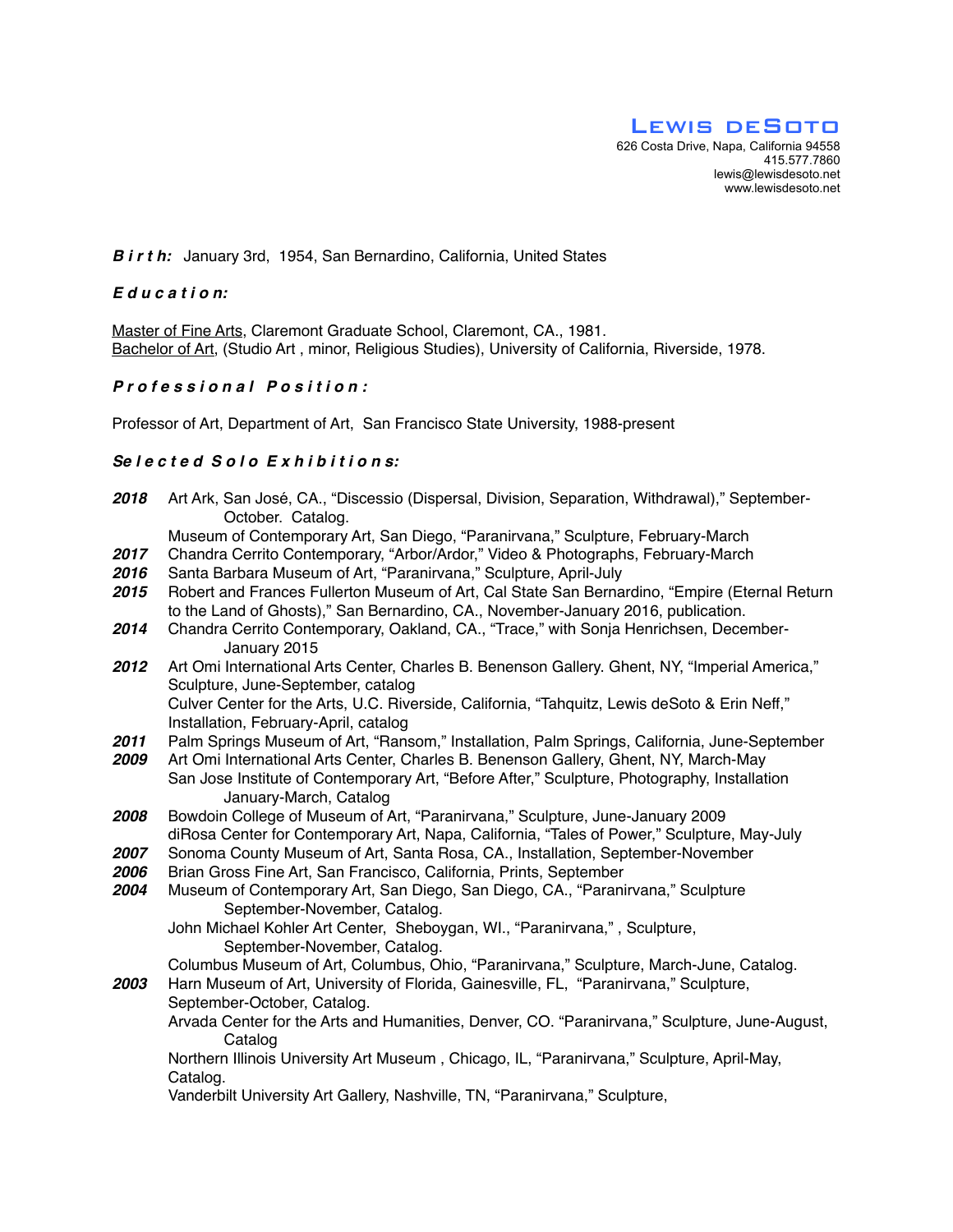|      | February-March, Catalog.                                                                                              |
|------|-----------------------------------------------------------------------------------------------------------------------|
| 2002 | Samek Art Center, Bucknell University, Louisville, PA., "Paranirvana," Sculpture, Catalog                             |
|      | October-November, Catalog.                                                                                            |
|      | Cantor Art Gallery, Holy Cross College, Worcester, MA., "Recollection (Toward Oblivion,"                              |
|      | Installation, September-November.                                                                                     |
|      | Bill Maynes Gallery, New York, NY, "New Work," Sculpture, March.                                                      |
| 2001 | Worcester Museum of Art, Worcester, MA., "Paranirvana," Sculpture, September-November.                                |
|      | Catalog                                                                                                               |
|      | Headlands Center for the Arts, Sausalito, CA., "The End of Desire," Installation, November.                           |
| 2000 | Bill Maynes Gallery, New York, New York, "Ship," Sculpture, September                                                 |
|      | Museum of Contemporary Religious Art, St. Louis University, St. Louis, MO., "Paranirvana,"<br>Sculpture, April-June   |
|      | Cheryl Haines Gallery, San Francisco, CA, "Five Figures," Sculpture, January-February.                                |
| 1999 | Bill Maynes Gallery, New York, NY, "Recumbent", October-November.                                                     |
|      | List Visual Art Center, Massachusetts Institute of Technology, Cambridge, "Recital", Installation,                    |
|      | October, catalog.                                                                                                     |
|      | I-Space Gallery, Chicago, Illinois, "Kalpa", Sculpture, May.                                                          |
|      | Christopher Grimes Gallery, "Ship", Sculpture, March.                                                                 |
| 1997 | Bill Maynes Gallery, New York, NY, April- May                                                                         |
|      | Christopher Grimes Gallery, Santa Monica, CA., April-May                                                              |
|      | Metronòm, Barcelona, Spain, "Dervish" Sound Installation, February-March                                              |
| 1996 | Nelson-Atkins Museum of Art, Kansas City, MI., "Tahquitz", Installation, July-September,                              |
|      | Catalog.                                                                                                              |
|      | ARTPACE, San Antonio, Texas, "The Sound of the Trumpet, Installation, May-July                                        |
| 1995 | Christopher Grimes Gallery, Santa Monica, CA., "Site Works 1983-86," Photographs, October-<br>November.               |
|      | Center for Curatorial Studies, Bard College, Annandale-on-Hudson, NY, "Observatory",                                  |
|      | Video Installation, September-October                                                                                 |
|      | Des Moines Art Center, Des Moines, Iowa, "Four Interventions", Installations, Summer,                                 |
|      | Catalog.                                                                                                              |
|      | Cheryl Haines Gallery, San Francisco, California, "Interrogation", Video Installation,                                |
|      | (for "Counterspace" Project), January                                                                                 |
| 1994 | Center for Contemporary Art, Santa Fe, N.M., "Crossing/Cruzandose", Installation,                                     |
|      | August-September, Catalog.                                                                                            |
|      | Christopher Grimes Gallery, Santa Monica, CA., "Falling", Installation, January-February.                             |
| 1993 | Moderna Museet, Stockholm, Sweden, "Tahualtapa Project and Video Room", August-                                       |
|      | October, Catalog.<br>Centro Cultural de la Raza, San Diego, CA., "Crossing/Cruzandose", Installation, June-July.      |
|      | Nicole Klagsbrun Gallery, New York, NY, "Killing Time", Installation, April-May.                                      |
|      | California Museum of Photography, Riverside, CA., "Observatory", Video Installation,                                  |
|      | March-April.                                                                                                          |
| 1992 | Cheryl Haines Gallery, San Francisco, "Alas Time", Installation, September.                                           |
|      | Mesa College Art Gallery, San Diego, CA., "Kish Tétayawet/Dream House/Wampkish",                                      |
|      | Installation with James Luna, August-September.                                                                       |
|      | Wise Taylor Partnerships @ Rose Court, London, UK, "OFFICE", Installation, JanuaryMarch,                              |
|      | Catalog.                                                                                                              |
| 1991 | Artists Space, New York, NY., "The Language of Paradise", Installation, September-                                    |
|      | October, Catalog.                                                                                                     |
|      | Christopher Grimes Gallery, Santa Monica, CA., "The Songs of Menil", September-October.                               |
|      | San Jose Museum of Art, "Pé Túkmiyat, Pé Túkmiyat (Darkness, Darkness):, June-July, Catalog.                          |
|      | Matrix Gallery, University Art Museum, U.C. Berkeley, "The Language of Paradise",<br>Installation, April-May. Catalog |
|      | San Francisco Art Commission Gallery, "Háypatak, Witness, Kansatsusha", Video Installation,                           |
|      | October-November.                                                                                                     |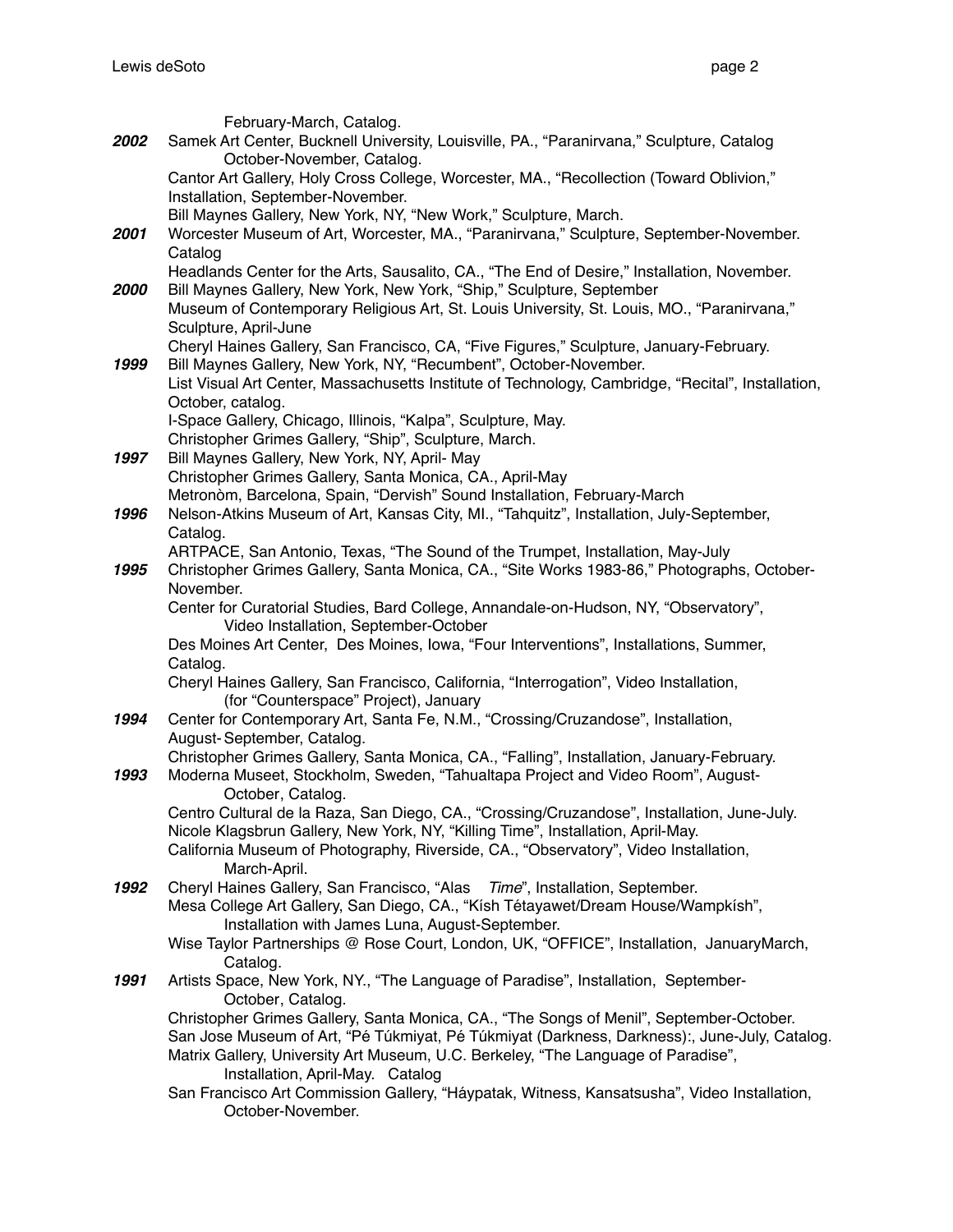- Secession Gallery, San Francisco, CA., with Dale Kistemaker, "Garage", Audio Installation. August-September.
- Headlands Center for the Arts, Fort Barry, Sausalito, CA.,

"Air", Audio Installation, December,

"Aviary", Audio Installation, June-August,

"The Language of Paradise", Installation, April-May,

- "Edison Song (Tesla Sings for a Deaf Edison)" Audio Installation, March-April.
- *1989* Silver Image Gallery, Seattle, WA., "Spectacle of the Real", Photographs, June.
- *1988* University Art Gallery, California State University, San Bernardino, "Tahualtapa Project", Photographs, Sculpture and Drawings, January-February.
- *1987* Jones/Troyer Gallery, Washington D.C., "Selected Work", Photographs, June-July. Intersection for the Arts, San Francisco, CA., "Tahualtapa Project", Photographs, Sculpture and Drawings, January.
- *1986* Nine-One-One Contemporary Arts Center, Seattle, WA., "Tahualtapa Project", Photographs, Sculpture and Drawings, October.

Los Angeles Municipal Art Gallery, Barnsdall Park, "Site Projects", Photographs, September-October.

The Friends of Photography, Carmel, CA., "Heaven and Earth" (With Don Antón), Photographs, March-April.

Oregon Gallery, Museum of Art, University of Oregon, Eugene, "Botanica", Photographs, March.

## *S e l e c t e d G r o u p E x h i b i t i o n s:*

- *2010* Larger Than Memory: Contemporary Art from Indigenous America, Heard Museum, Phoenix, AZ, catalog.
- *2019* When I Remember, I See Red, Crocker Museum, Sacramento, CA, October-January 2020, catalog, travels.

Another West, Fraenkel Gallery, San Francisco, CA., September-October

- Nomadic Murals: Tapestries of the Modern Era, The Bechtler Museum of Modern Art, Charlotte, NC., April-December
- Joshua Treenial 2019, "Tired of Eternity, a Conversation with Coyote," Performance at BOXO Projects, Joshua Tree, California, April, brochure
- In The Sunshine of Neglect, California Museum of Photography and the Riverside Art Museum, January-April, catalog.
- *2018* The Jeweled Isle: The Art of Sri Lanka, Los Angeles County Museum of Art, Los Angeles, CA., December to June 2019, catalog.

Time & Place: Human Impact and our Changing Environment, Sonoma County Museum of Art, Santa Rosa, CA., May-September, catalog.

- 2017 Desert Waters, Marks Art Center, College of the Desert, Palm Desert, CA., March-April Extending Traditions: Recently Acquired Works by Native American Artists of the West, Crocker Art Museum, December 2016-January 2017
- 2016 When I Remember I See RED<sub>.</sub> University Art Gallery, San Francisco State University, October-November (Travels)
	- SITE: Santa Fe Biennial, SITElines: Much Wider than a Line, SITE Santa Fe, Santa Fe, New Mexico, July-October, Catalog.
	- Cinco y Cinco, Mexican Museum, San Francisco, June-November
	- Post Colonial Contemporary, Incline Gallery, San Francisco, June-July
	- Magnolia Editions/Innovation and Collaboration, Peters Projects, Santa Fe, NM, May-June From Sand to Stone: Contemporary Native American Art in Joshua Tree, Joshua Tree National Monument, May-November, Catalog
	- Changing the Tone: Contemporary American Indian Photographers, Palm Springs Art Museum, February-May 2016
- *2015* Indigenous Contemporary, Thacher Gallery, University of San Francisco, November-February 2016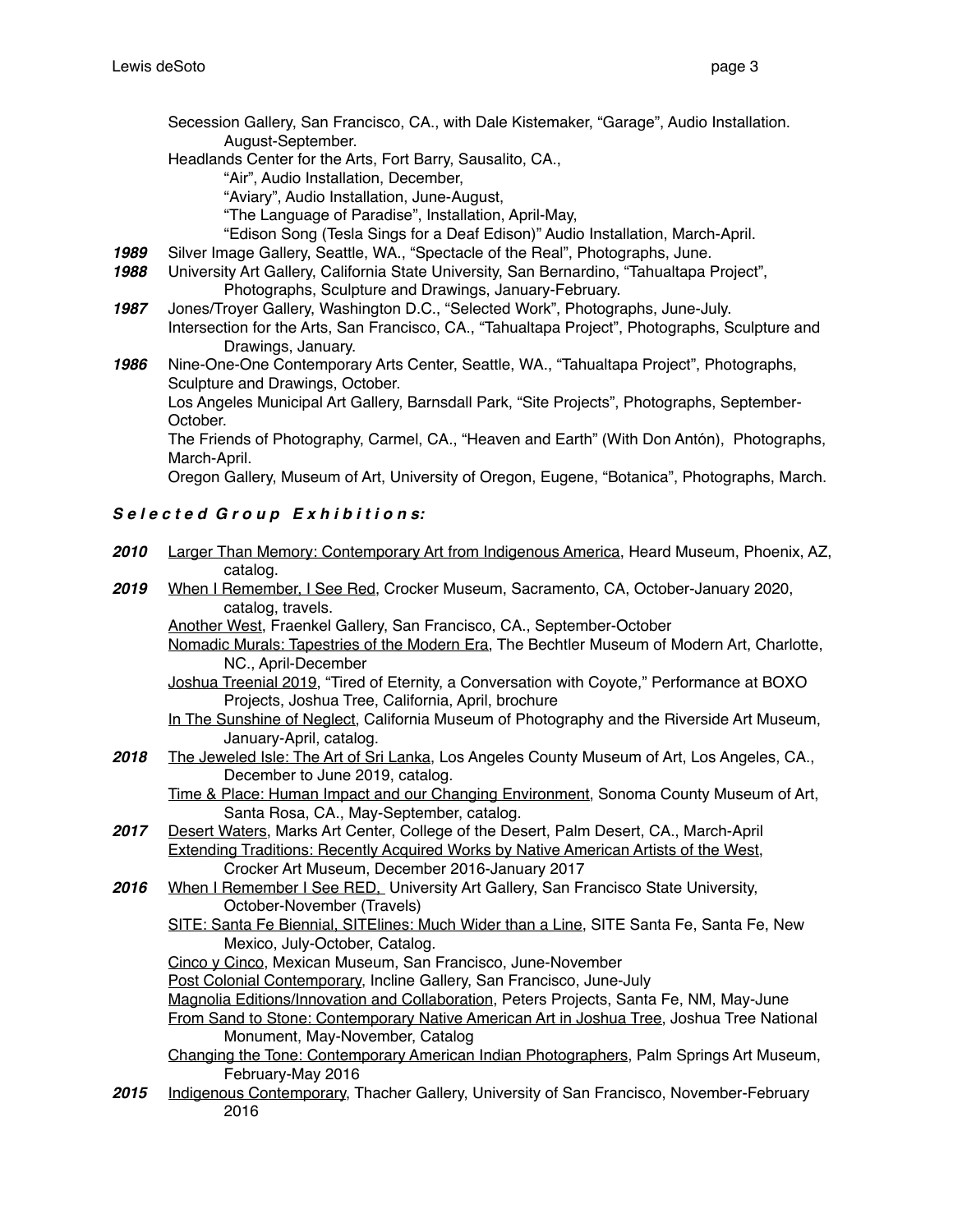|      | Objects of Contemplation, Chandra Cerrito Contemporary, Oakland, CA., December-January<br>LUMA at Ten: Greatest Hits, Loyola University Museum of Art, Chicago, Illinois, August-October<br>Blow Up, The Bedford Center for the Arts, Walnut Creek, CA., April-June, catalog, travels |
|------|---------------------------------------------------------------------------------------------------------------------------------------------------------------------------------------------------------------------------------------------------------------------------------------|
| 2014 | Being Here and There, Museum of Art and History, Lancaster, CA., November-January 2015,                                                                                                                                                                                               |
|      | Catalog<br>20@20: Twenty Artists at Twenty Years, Paradise Ridge Sculpture Park, Santa Rosa, CA.,                                                                                                                                                                                     |
| 2013 | "Klage/Lament," June-May 2015<br>California Landscape into Abstraction: Works from the Orange County Museum of Art, Orange                                                                                                                                                            |
|      | County Museum of Art, Newport Beach, CA., November-March, 2014, catalog                                                                                                                                                                                                               |
|      | Thresholds, Museum of Contemporary Religious Art, St. Louis University, St. Louis, MO.,<br>October-January 2014                                                                                                                                                                       |
|      | Sound/Sculptures, Beall Center for Art + Technology, UC Irvine, Irvine, CA., October-<br>January 2014                                                                                                                                                                                 |
|      | All That Remains, Yale University Institute of Sacred Music, New Haven, CT., October-December                                                                                                                                                                                         |
|      | Being Here, Andi Campognone Projects, Pomona, CA., March-April                                                                                                                                                                                                                        |
| 2012 | Sound, Image, Object: The Intersection of Art and Music, University Art Gallery, Sonoma State<br>University, September-October                                                                                                                                                        |
| 2011 | Book-ish, San Jose Museum of Art, San Jose, California, September-January 2012                                                                                                                                                                                                        |
|      | Heavens: Photographs of the Sky & Cosmos, Nelson-Atkins Museum of Art, Kansas City, MO.,                                                                                                                                                                                              |
|      | June-November                                                                                                                                                                                                                                                                         |
| 2010 | The Missing Peace: Artists Consider the Dalai Lama, Nobel Museum, Stockholm, Sweden,                                                                                                                                                                                                  |
| 2009 | October-December, catalog<br>Altered States, diRosa Gatehouse Gallery, November-January 2010                                                                                                                                                                                          |
|      | Attempt To Raise Hell, Museum of Contemporary Art, San Diego, CA., July-September                                                                                                                                                                                                     |
|      | paper/mylar/vellum, Brian Gross Fine Art, San Francisco, CA, July-August                                                                                                                                                                                                              |
|      | Cosmologies: Anything That Exists Has A Beginning, Vancouver Centre for Contemporary Asian                                                                                                                                                                                            |
|      | Art, Vancouver, B.C., July-August, Catalog                                                                                                                                                                                                                                            |
| 2008 | The Missing Peace, Hillside Terrace, Shibuya, Tokyo, October-November, Catalog                                                                                                                                                                                                        |
|      | Magnolia Tapestry_Project, Fort Collins Museum of Contemporary Art, June-August<br>Pursuit of the Spirit, Museum of Contemporary Religious Art, St. Louis University, September-                                                                                                      |
|      | December                                                                                                                                                                                                                                                                              |
|      | The Question is Known (w)here is Latin American/Latino Art?, Mission Cultural Center,                                                                                                                                                                                                 |
|      | San Francisco, CA, April-May                                                                                                                                                                                                                                                          |
|      | Art from the North Bay Wine Country/Muse Among the Vines, Oakland Museum of                                                                                                                                                                                                           |
| 2007 | Califonia/Oakland International Airport, April-July<br>There's No Place Like Here, University Art Gallery, Sonoma State University, Rohnert Park, CA.,                                                                                                                                |
|      | November-December                                                                                                                                                                                                                                                                     |
|      | Home Sweet Home, San Jose Insititue of Contemporary Art, San Jose, CA, June-July                                                                                                                                                                                                      |
|      | <b>Excavations, Johansson Projects, Oakland, CA, May-June</b>                                                                                                                                                                                                                         |
| 2006 | No Reservations, Aldrich Museum of Art, Ridgefield, Connecticut, August-February 2007,<br>Catalog                                                                                                                                                                                     |
|      | The Missing Peace, Fowler Museum of Cultural History, University of California, Los Angeles,                                                                                                                                                                                          |
|      | June-September, Catalog. Travels.                                                                                                                                                                                                                                                     |
|      | Never Leaving Atzlan, Museo de las Americas, Denver, CO., February-May                                                                                                                                                                                                                |
|      | Recent & Strange/Hybrid Autos I, Pacific Film Archive, University of California, Berkeley, March                                                                                                                                                                                      |
|      | Measure of Time, University Art Museum, University of California, Berkeley, February-April                                                                                                                                                                                            |
| 2005 | High Five, San Francisco Art Commission/International Center for the Arts, Installation/Sculpture:<br>CONQUEST installed at CARS Dawydiak, Franklin and Bush Streets, San Francisco,                                                                                                  |
|      | October-November.                                                                                                                                                                                                                                                                     |
| 2004 | Barely Legal: Danger, Signal 66, Washington, D.C., September-October.                                                                                                                                                                                                                 |
|      | Sound in the Landscape. Art Omi, The Fields Sculpture Park, Ghent, New York, June-May<br>2006.                                                                                                                                                                                        |
| 2003 | Time/Place/Sequences, Sonoma Museum of Visual Art, Santa Rosa, California,                                                                                                                                                                                                            |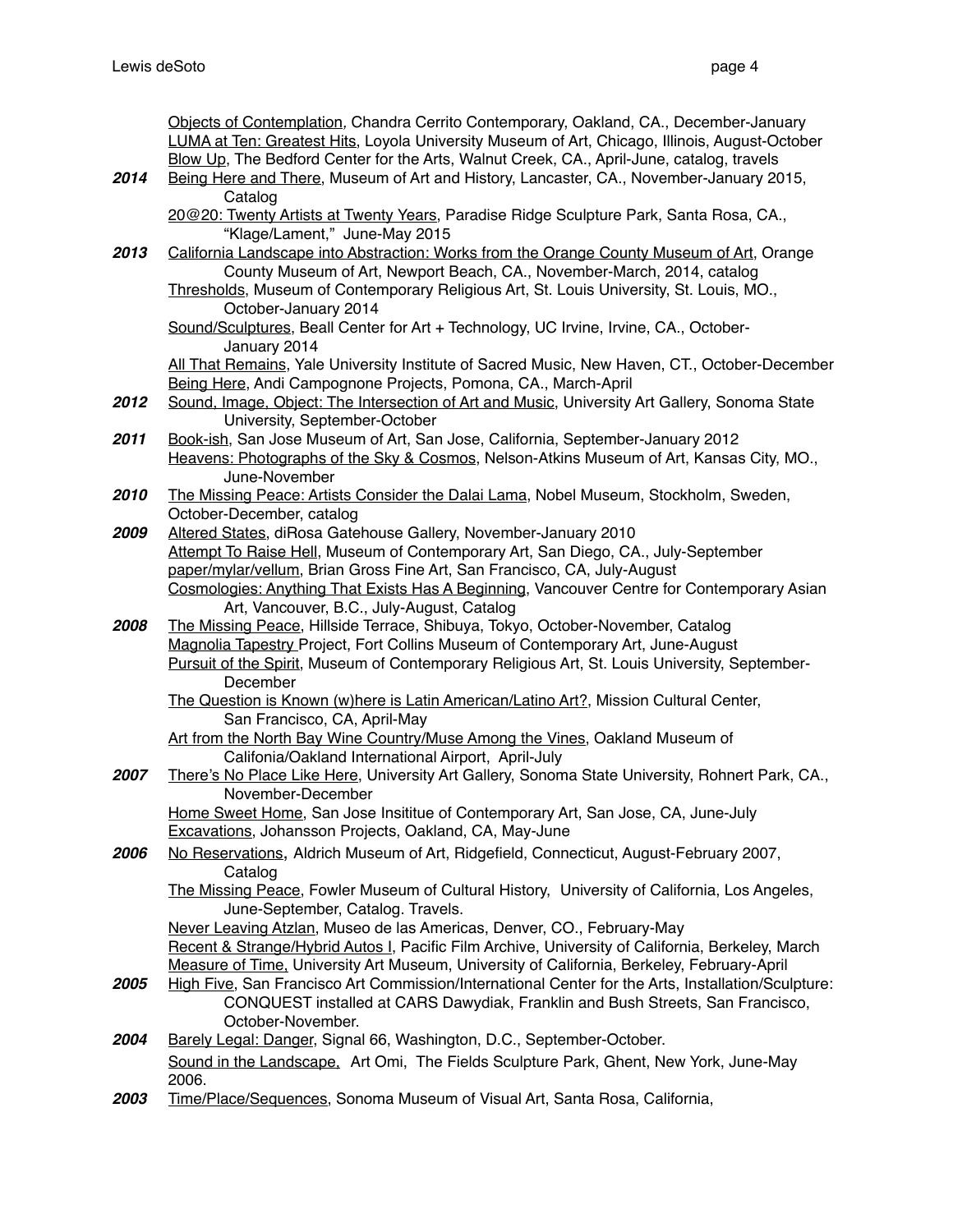December-January 2004. Defying Gravity: Contemporary Art and Flight, North Carolina Museum of Art, Raleigh, NC., November-March, 2004, Catalog. Bytes and Pieces, San José Institute of Contemporary Art, February-March 2002 Permeable Boundaries, Wave Hill, Bronx, NY, June-September Organic/Mechanic, John Michael Kohler Arts Center, Sheboygan, WI., March-June Conceptual Color: After Albers, San Francisco State University Art Gallery, San Francisco, CA., September-October. Performing Photography, Henry Art Gallery, Seattle, WA., February-June Eureka, Too, San Jose Institute of Contemporary Art, San Jose, CA., January-March. *2000* Made in California, Los Angeles County Museum of Art, November-February 2001. Catalog Eureka Fellowship Award Artists, San Jose Museum of Art, December-February 2001. Catalog. Travels Double Trouble: The Patchett Collection, Sala Amós Salvador, Logrono, Spain. November-February 2000. Also at Auditorio de Galicia and Iglesia San Domingos de Bonaval, Santigo de Compestela, Spain, July-September, Museo de Monterrey, Mexico, February-April, Museo Universitario Contemporáneo de Arte, Mexico City, April-June.Catalog. Mir: Art In Space, Museums of the City of Bolzano, Italy, November-December, Catalog Bay Area Now 2, Center for the Arts, San Francisco, CA., November-February 2000, Catalog Noisemakers, Blackwood Gallery, University of Toronto at Mississauga, Mississauga, Ontario, Canada, October. Catalog. Arboresence, Paradise Ridge Sculpture Park, Santa Rosa, CA., May-February 2000, Catalog. *1998* Back Room Noise, Refusalon, December-January 1999 Plugged In, Cheryl Haines Gallery, San Francisco, September-October Double Trouble: The Patchett Collection, Museo de las Artes and Instituto Cultural Cabanas, Guadalajara, Mexico, September-November and Museum of Contemporary Art, San Diego, June-September, Catalog. Paullina Cupana, Bill Maynes Gallery, New York, NY, June-July Dromology: Ecstacies of Speed, New Langton Arts, San Francisco, CA., May-July Landscape and Memory, Cheryl Haines Gallery, San Francisco, CA, May-June When Borders Migrate, San Francisco Art Commission Gallery, January-February Best of the Season: Selected Work from 1996-97 Gallery Exhibitions, Aldrich Museum of Contemporary Art, Ridgefield, CT, September-November *1996* Brazil-USA Exchange, Galeria Camargo Vilaça, Sao Paulo, Brazil, December-January 1997 NowHere, Louisiana Museum of Modern Art, Humlebæk, Denmark, May-September, Catalog. Fragments, Museu D'Art Contemporani, Barcelona, March-May and Koldo Metxelena, San Sebastián, Spain, October-January 1997 Catalog Almaraz to Zuniga: Hispanic Artists from the BankAmerica Collection, A.P. Giannini Gallery, Bank of America World Headquarters, San Francisco, CA., May-July. Matters of the Heart, Cheryl Haines Gallery, San Francisco, February-March Points of Entry: Tracing Cultures, National African American Museum Project, Smithsonian Institution, Washington, DC, August, catalog, travels. *1995* Ex-Teresa Arte Alternativo ex Templo de Santa Teresa la Antigua, Mexico City, Mexico, August-September. Threshold/Limiares, Fundação De Serralves, Porto, Portugal, June-August, Catalog. Facing Eden, DeYoung Museum, San Francisco, June-September, Catalog. *1994* Los Angeles Mind Quakes, DeBeyerd Center For Contemporary Art, Breda, Netherlands, July-September, Catalog Issues of Image, Cheryl Haines Gallery, San Francisco, July-August. Marking Time, Sigma Gallery, New York, New York, May-June. Landscape As Metaphor, Visions of America in the Late Twentieth Century, Denver Art Museum, May-September & The Columbus Museum of Art, Columbus, Ohio, October to January 1995. Catalog.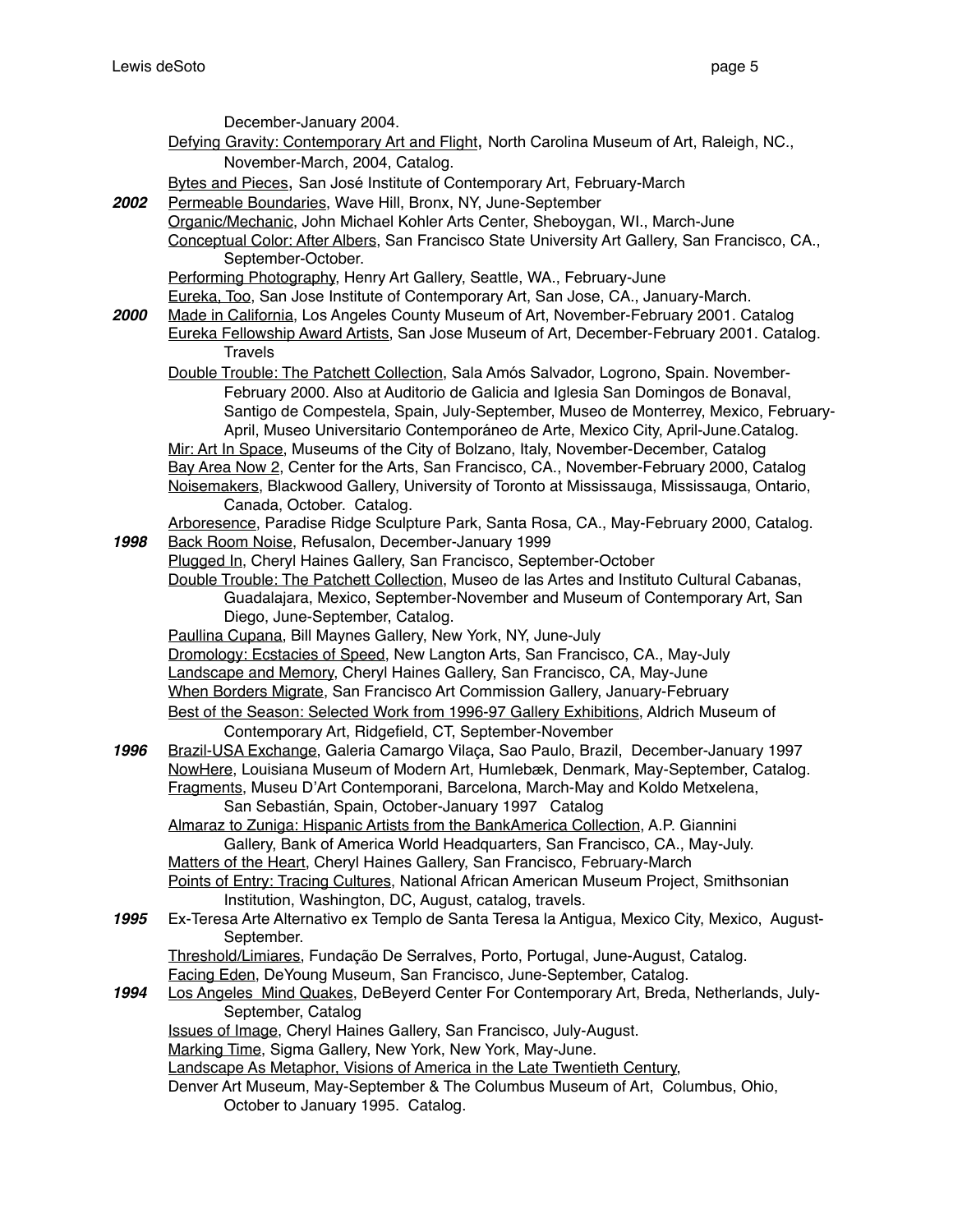|      | Home Video: Redefined, Center for Contemporary Art, Miami, FL., February-March. Catalog.                          |
|------|-------------------------------------------------------------------------------------------------------------------|
|      | Color in the Shadows: Bay Area Cyberart, Oliver Art Center, Oakland, CA., January-March.                          |
| 1993 | Indian Territories, Renée Fotouhi Gallery, East Hampton, NY., July-August.                                        |
|      | Contemporary Identities, Phoenix Art Museum, August-October. Catalog.                                             |
|      | Bas Jan Ader, Lewis deSoto, David Deutch, Maureen Gallace, Rodney Graham, Mary                                    |
|      | Lucier, Nicole Klagsbrun Gallery, New York, NY., June-July.                                                       |
|      | Multiple World: An International Survey of Artist Books, The Atlanta College of Art Gallery,                      |
|      | Atlanta, GA, January-March, Catalog.                                                                              |
|      | Producing Columbus, Claremont Colleges Art Galleries, January-February. Catalog.                                  |
| 1992 | The Spatial Drive, The New Museum of Contemporary Art, New York, NY., September-January                           |
|      | 1993. Catalog.                                                                                                    |
|      | Turning The Map, Camerawork Limited, London, U.K., February-April (Travels through 1993).                         |
|      | Catalog.                                                                                                          |
| 1991 | Three Archaeologies, California Museum of Photography, University of California, Riverside,                       |
|      | January-February.                                                                                                 |
| 1990 | Biennial I, California Museum of Photography, University of California, Riverside,                                |
|      | August-December. Catalog.                                                                                         |
|      | Waterworks, Long Beach Museum of Art, Long Beach, Ca., July-August. Catalog.                                      |
|      | Earth Day 1990: Artists Respond To The Environment, Palo alto Cultural Center, Palo Alto,                         |
|      | CA., March-May.                                                                                                   |
|      | Night Light, Nelson-Atkins Museum of Art, Kansas city, MI., January-February, (Travels through<br>1991). Catalog. |
|      | Photographic Memory, Seattle Art Museum, Seattle, WA., September-October and Presentation                         |
|      | House Gallery, Vancouver, B.C., January-February 1989. Catalog.                                                   |
|      | Natural Selection: The Terrain of Southern California, Riverside Art Museum, Riverside, CA.,                      |
|      | September-October. Catalog.                                                                                       |
|      | Sum of the Parts, Greg Kucera Gallery, Seattle, WA., July-August.                                                 |
|      | Visual Paradox, John Michael Kohler Art Center, Sheboygan, WI., December-February 1988.<br>Catalog.               |
| 1987 | Las Americas: Hacia Una Nueva Perspectiva, Museum of the University of Puerto Rico,                               |
|      | San Juan, May-June. Catalog.                                                                                      |
|      |                                                                                                                   |

- *P u b l i c P r o j e c t s:*
- 2018 San Francisco International Airport, "Sister Cities Project," 1 added light projections. City of Sunnyvale, "Sunnyvale Mandala," Sunnyvale, California, relief sculpture.
- *2007* City of San Francisco, Laguna Honda Hospital History Project, tapestries.
- *2006* City of Oakland, Oakland Estuary Project, Design Collaboration with John Roloff, Sasaki and Associates.

San Francisco International Airport, "Sister Cities Project," 15 light projections.

- *2004* City of San José, Animal Care Center, San José, CA., "Shelter," Frieze, sculpture and wall works.
- *2003* University of Texas, San Antonio, Downtown Campus, "Labyrinth Gateway", Sculpture.
- *2002* STart-Sound Transit Light Rail Project, First Hill Station, Seattle, Washington, Collaboration with Nobuho Nagasawa..
- *2000* San Francisco State University College of Creative Arts Complex, San Francisco, California, Exterior and Interior Architectural Treatments Design.
- *1999* Sony Corporation Regional Headquarters, San Jose, California, Courtyard Design. Seattle Art Commission, Seattle, WA., Sand Point Naval Station. Project Funded: *"Liberty"* Sound work for outdoor area..
- *1998* San Francisco Arts Commission, Civic Center Historic District Improvement Project, Architects: Andy Maloney, John Thomas, San Francisco Department of Public Works, Simon, Martin-Vegue, Winkelstein,Moris with Lori Olsen. San Francisco Arts Commission, International Airport Design Team (Artists: Vito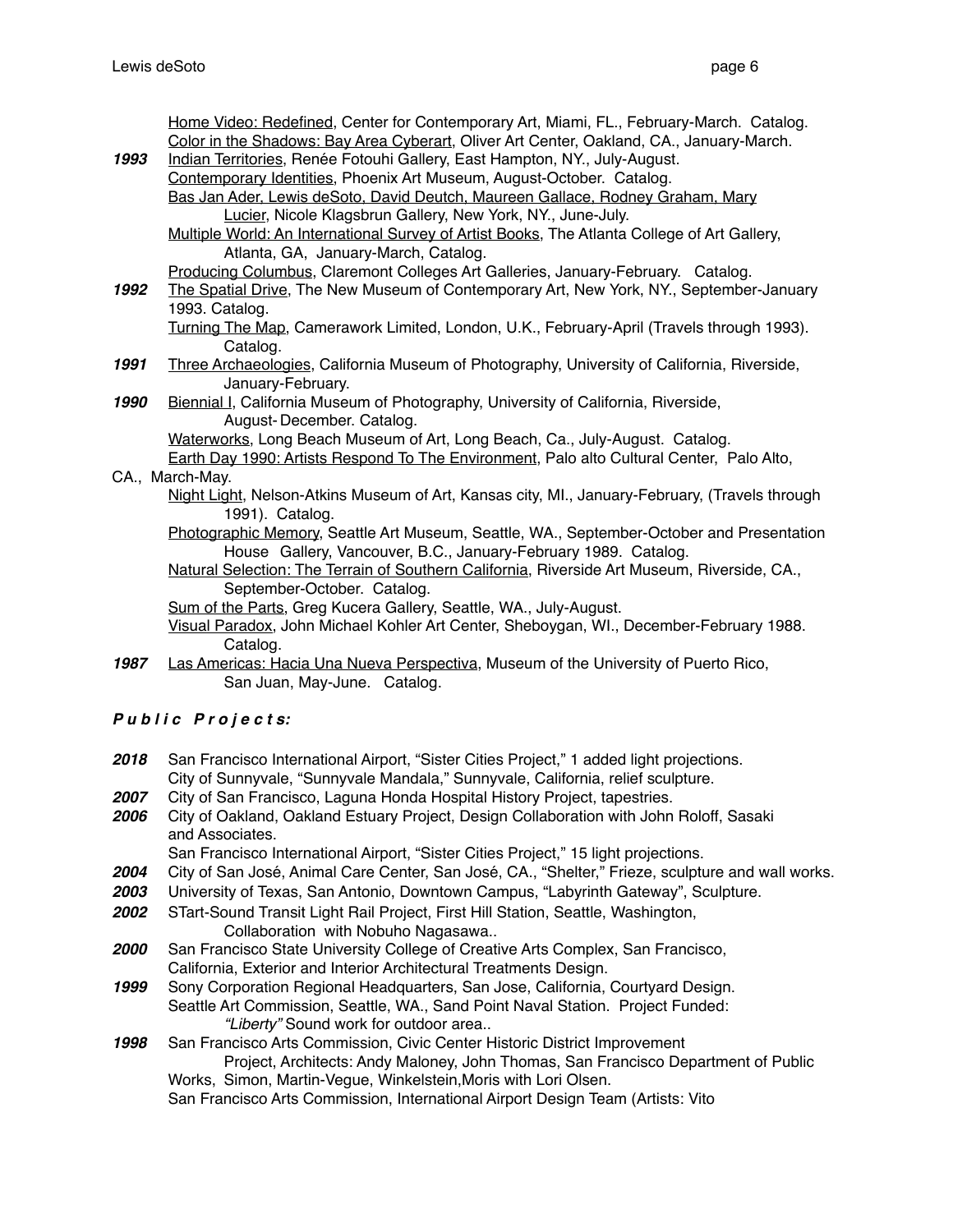Acconci, Jamie Carpenter and SuChen Hung Architects: Skidmore, Owings & Merrill,). Project funded: *"On The Air"*, 12,000 square foot terrazzo floor.

San Francisco Arts Commission, Court House Design Team (Architects, Mark

Cavagnero, Hood/Miller, Ross/Druliss) Project funded: Jury AssemblyRoom.

*1992* Phoenix Arts Commission, Phoenix International Airport, *"A Lineage of Wings",* 

44 laser-etched glass panels spanning 760' skybridge.

San Francisco Arts Commission, Market Street Art in Transit Program, "*Crossings: Native Lives and Junipero Serra*," Bus Poster, 4'x6'.

*1989* San Francisco State University. "*The Creative Presence"*, Digital Photo-Mural, 19'x6'

Nine-One-One Contemporary Arts Center, Seattle, WA., August-October, Homes for Art,

*"Apparition of Passion, (St. Joan of Arc)"*, The Ventura House (former convent for the Immaculate Conception Church), Seattle, WA., Projection, electronics and lighting.

# *S e l e c t e d V i d e o S c r e e n i n g s:*

-San Jose Institute of Contemporary Art, San Jose, California, Jan-March 2009 -San Diego Museum of Contemporary Art, November 2004 -Columbus Art Museum, Columbus, Ohio, February 2004 -Harn Museum of Art, Gainesville, Florida, September 2003 Vanderbilt University, Nashville, Tennesee, February 2003 -Worcester Art Museum, Worcester, MA., October 2002 -University of Texas, San Antonio, March 2000 -Art Center, Pasadena, California, March 1997 -Circulo des Belles Artes, Madrid, Spain, February 1997 -Metrònom, Barcelona, Spain, February 1997 -Des Moines Art Center, Des Moines, Iowa, July 1995 -San Francisco Art Institute, April 1994 -Moderna Museet, Stockholm, Sweden, September 1993 -University of Göthenberg, Göthenberg, Sweden, September 1993 -Claremont Graduate School, February 1993 -University of California, Irvine, January 1993 -CalArts, Valencia, CA., November 1992 -Media Foundation, San Francisco, CA., February 1992 -Society for Photographic Education Regional Conference, Monterey, CA., November 1990. -DeYoung Museum, San Francisco, CA., "Myth Into Art" Symposium, September 1990. -Humboldt State University, Arcata, CA., March 1990. -University of California, Riverside, March 1990. -Claremont Graduate School, Claremont, CA., March 1990 -Cornish College of the Arts, Seattle, WA., November 1989. -Headlands Center for the Arts, Sausalito, CA., October 1989.

# *A r t i s t I n R e s i d e n c e:*

-Headlands Center for the Arts, Fort Barry, Sausalito, CA., 2000: 1 month residency. -List Visual Arts Center, MIT, Cambridge, MA, 1997-98 -Artpace, San Antonio, Texas, 3 month residency 1996 -Headlands Center for the Arts, Fort Barry, Sausalito, CA., 1990: 10 month residency.

# *F e l l o w s h i p s*

| 2004    | Flintridge Foundation Award for Visual Artists                  |
|---------|-----------------------------------------------------------------|
| 1999    | Eureka Fellowship, Fleishhacker Foundation, Visual Arts         |
| 1996-97 | National Endowment for the Arts, Artist Fellowship/Other Genres |
| 1992    | California Arts Council Fellowship for Installation/New Genre   |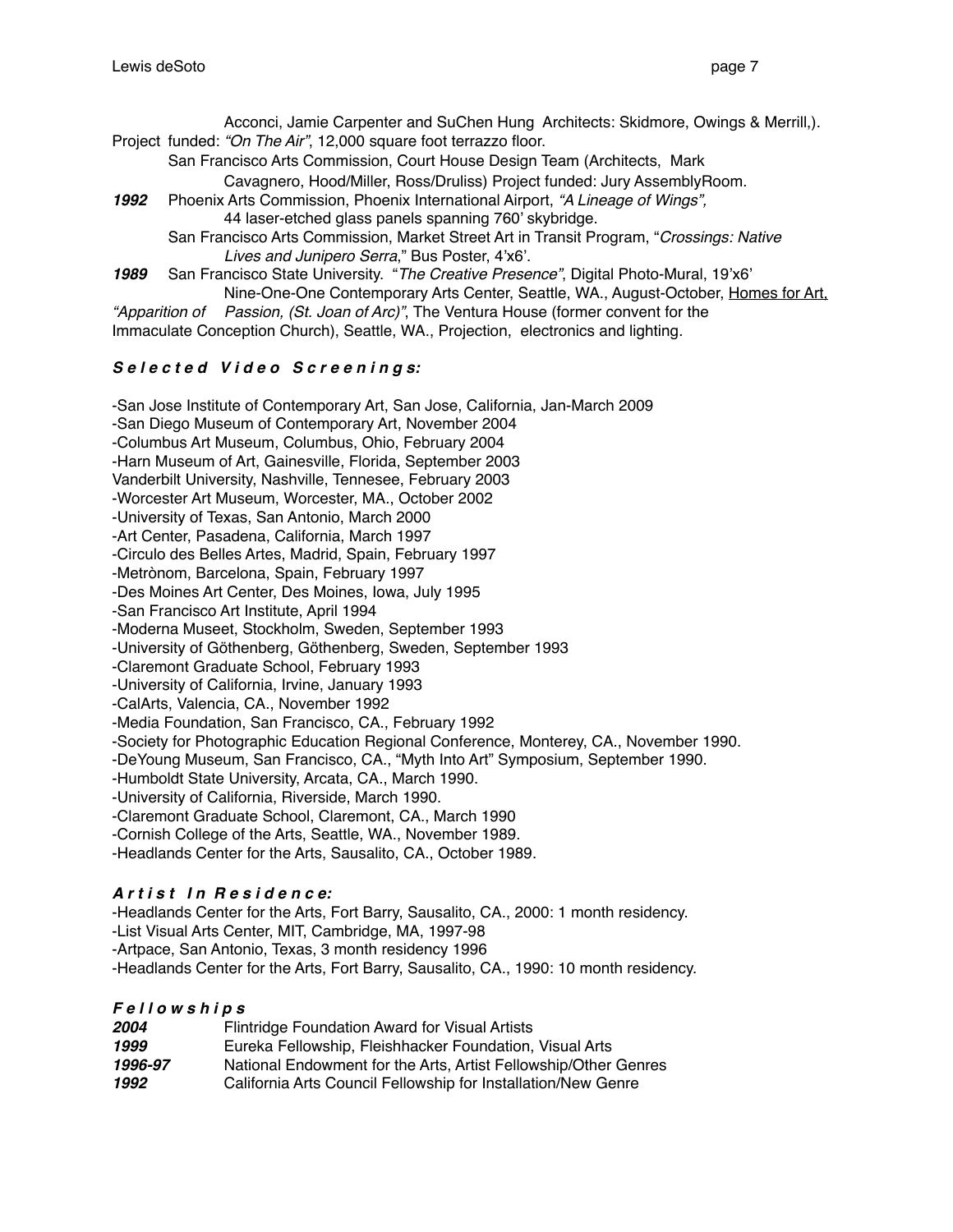#### *P u b l i c a t i o n s:*

- Daily Bulletin, "Family Leaves Behind Longtime Inland Home, But the Sounds of a Lifetime Remain," 4 pages, 2019
- Empire, Lewis deSoto, with foreword by Paul Chaat-Smith and Sant Khalsa, Heyday Books, 108 pages, 2016

The DeSoto Conquest, Jordan Biren, Video, 21 minutes, 2005.

Lewis deSoto: Spirit and Matter, Helaine Posner, Stephanie Hanor with forward by Dan Mills. Bucknell University Press, 48 Pages. 2003.

- Lewis deSoto: Ship, Cameron, Dan, "Total Immersion", SmartArt Press, 40 pages, 18 color illustrations, 1998
- Anthology of Artists' Writings, "Wandering," Lewis deSoto with Eve Andrée Laramée, Maurizio Pelligrin, editor, Trieste Contemporanea, Italy, 1998

Grand Street #62 (Identity), "Kalpa [portfolio], pages 88-92, September 1997

- Tate (UK), "Heat and Cold", Artist project with Dorothy Cross, Issue 10, Winter 1996, 48-52.
- KINGDOMS, Lewis deSoto & Rebecca Solnit, 50 pages, California Museum Of Photography Press, 1993
- BLAST: Remaking Civilization, Contributor, edited and published by X-Art Foundation, New York, 1993
- Blast: The Spatial Drive, Contributor, edited and published by X-Art Foundation, New York, 1992

#### *S e l e c t e d B i b l i o g r a p h y:*

- *2019* Nazif, Perwana, "The Jeweled Isle: Art from Sri Lanka at LACMA," Ocula, March 25 Ely, Paula, "Douglas McCulloh, In the Sunshine of Neglect," Photoculture, March 9 Straight, Susan, "In the Sunshine of Neglect illuminates the Large Landscapes, Small Geographies of Home," The Press Enterprise, January 26
	- Straight, Susan, "Finding a Geography of Home in the Inland Empire," Los Angeles Times, January 17
	- McCulloh, Doug, "Image is Everything in New Bokk Defining the Inland Area Through Photographs," The Press Enterprise, January 13
	- Lawrence, Lee, "The Jeweled Isle: Art From Sri Lanka Review," Wall Street Journal, January 1 McCulloh, Doug, In The Sunshine of Neglect, Defining Photographs and Radical Experiments in Inland Southern California, 1950 to the Present, Inlandia Institute, 2018, 268 pages
- *2018* Knight, Christopher, "Review: No Diamonds but Plenty of Gems in 'Jeweled Isle,' First Big US Museum Survey of Sri Lankan Art, December

Saenger, Peter, "Kingdoms of Sri Lanka," Wall Street Journal, November 16

- *2017* Torres, Anthony, "Lewis deSoto's Arbor/Ardor," Whitehot Magazine, March Sweeney, Erin Michaela, "The Inland Empire in Photographs and Essays, Terrain.org, June 14 KCET, "Famed Western Love Story of WIllie Boy and Carlota Gets Told Through A Native American Lens," KCET.org, March 3
- *2016* Armitage, Diana, "much wider than a line," The Magazine, September Asher, Lani, "Border of the Mind: The Muddy Footprints of Jesus in the Embrodiered Casino," SFAQ, September Montiel, Anya, "Outside The Walls: Indigenous Public Art," Indian Magazine, Fall Talty, Terry, "Siteline 2016," unsafeart.com, July Artnet, "10 Great Artists to See at the SITE Santa Fe Biennial," Artnet.com, July Armitage, Diane, "much wider than a line," THE Magazine, September
- *2015* Zarobell, John, "The Post Colonial Contemporary, SFAQ, December Muckenfuss, Mark, "Exhibit Portrays Inland Empire," Press Enterprise, November Westerbeck, Colin, "The Here and Now, From A to Z," Artillery, March Luna, James, ed., "Saying Our Share, Surviving the Missions," Artist Project, News From Native California, Winter 2014/15
- *2014* Montiel, Anya, "All That Remains," News from Native California, Winter 2013/14
- *2013* Stallings, Tyler, "Inland Empire Artists Capture the Sense of 'Being Here'," KCET/Artbound, June
- 2012 Stallings, Tyler, "Levitating the Archaic Mind," KCET/Artbound, June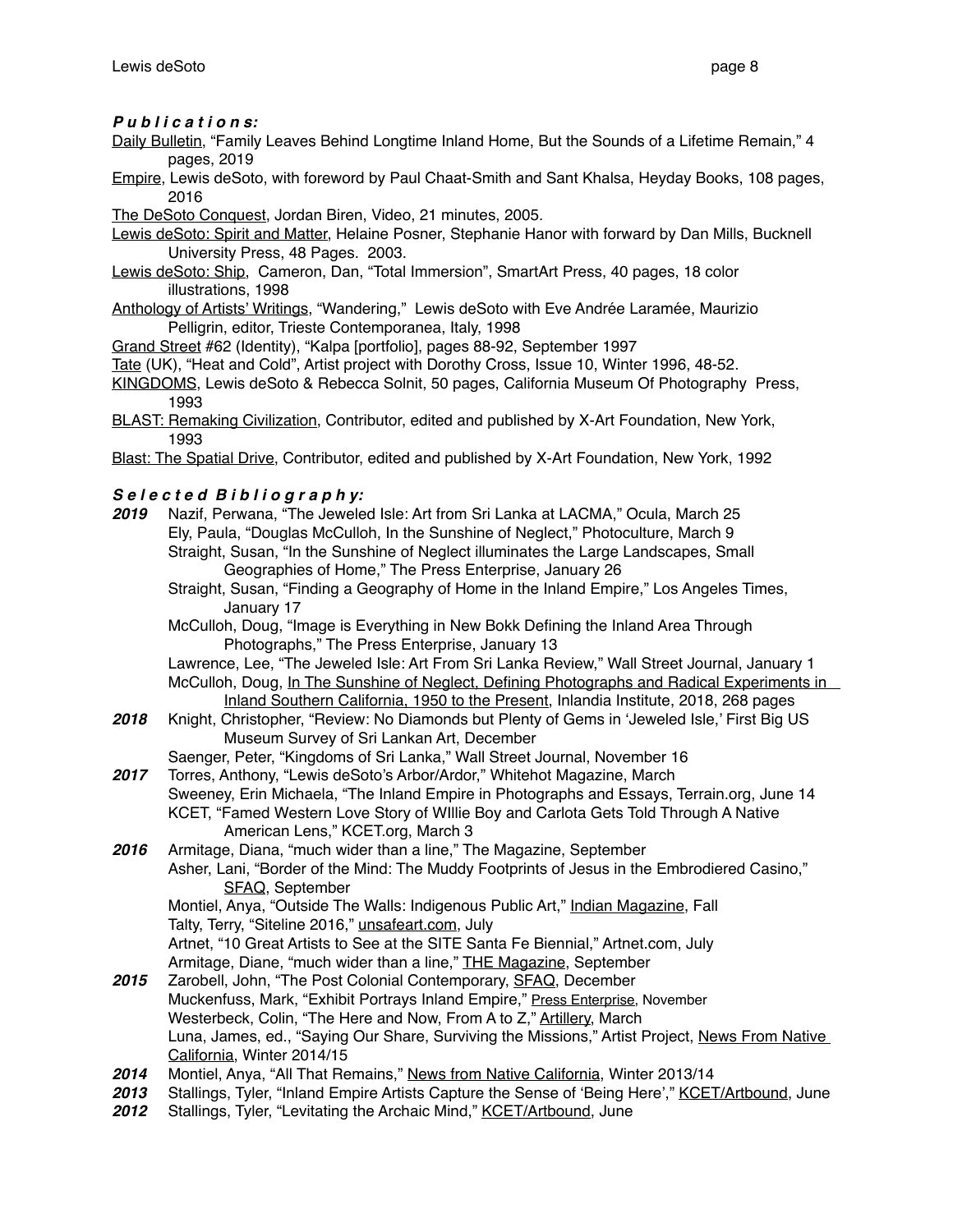Montiel, Anya, "Reclaiming The Landscape: The Art of Lewis deSoto," Indian (The Smithsonian), Fall 2012 Frank, Peter, "Tahquitz," The Huffington Post, June Hans, Jenna, "Lewis deSoto Makes Art You Can Drive," Indian Country, May Michino, Chrisopher, "Tahquitz: Culver Center for the Arts," Artillery, April-May Dalkey, Victoria, "Light Plus Film Plus Inspiration Equals Artistry," The Sacramento Bee, August 17th *2011* Salkin, Judith, "Modern Conquest: Art, history collide at Palm Springs Art Museum," The Desert Sun, June 26th Czap, Nick, "A Visual Artist's Land Yacht Beaches in Palm Springs," New York Times, June 23rd 2010 Czap, Nick, "Provocative Art That Takes the Show on the Road," New York Times, August 27<sup>th</sup><br>2009 Smith, Paul Chaat, Everything You Know about Indians is Wrong, University of Minnesota *2009* Smith, Paul Chaat, Everything You Know about Indians is Wrong, University of Minnesota Press, cited: "Americans Without Tears," page 69 Humphrey, David, Blind Handshake, Periscope Press, 239 pages, article: page 195 Thomas, Elizabeth with Project Projects, Matrix/Berkeley: A Changing Exhibition of Contemporary Art, University of California Press, 558 pages, cited page 297 Suarez, De Jesus, Carlos, "World Leaders Should See the Frost Art Museum's Latest Exhibits," New Miami Times, November 5th Roth, David M., "Paper/Mylar/Vellum at Brian Gross," Square Cylinder, August 10<sup>th</sup> Roth, David M., "Lewis deSoto at San Jose ICA," Artweek, April Goodwin-Guerrero, Erin, "Before After," Artshift, March 2008 Villano, Matt, "Di Rosa Preserve Shows Cars As Art," San Francisco Chronicle, July 11<sup>th</sup> Paglia, Michael, "Magnolia Tapestry Project, Fort Collins Museum of Contemporary Art," Westword, June 26th Giles, Gretchen, "Multidisciplinary Artist Explores Cars as Culture," North Bay Bohemian, June 25th *2007* Torres, Anthony, "Obsession, Art and Artifacts from Sonoma Private Collections," Whitehot Magazine, November. Shuster, Robert, "The Icon's Icon," The Village Voice, July 31st. Lentini, Lara Kristen, "No Reservations: Native American History and Culture in Contemporary Art," Art Papers, January/February. *2006* Hawkins, Margaret, "Dalai Lama Tribute Uneven, But Brilliant at Best," Chicago Sun-Times, December 1st. Rosenberg, Randy, *The Missing Peace, Artists and the Dalai Lama*, 2006, 171 pages. Malooley, Jake, "Artists Give Peace a Chance," Time Out/Chicago, Issue 87, Oct 26th-November 1st. Artner, Alan G., "Art of Peace: 88 Views on the Dalai Lama," Chicago Tribune, November 2nd. Baker, Kenneth, "Galleries, Patrick Wilson, Paintings, Lewis deSoto, Recent Works," San Francisco Chronicle, October 21st Gencchio, Ben, "Visions of Native Americans in Today's World," New York Times, September 16th. Giuliano, Charles, "The Aldrich Museum Combines native and Non Native Artists," Big Red & Shiny, September Cowin, Alison Leigh, "A Pile of Blankets. . .," New York Times, August 25th. Favre, Jeff, "The Dalai Lama's Many Faces," Ventura County, Star, July 22. M.du Tan, S.A., The Missing Peace-88 Artists Consider the Dalai Lama, Coagula, June. Paglia, Michael, "Turf Wars," Denver Westword, March 2nd. *2005* Cohn, Terri, "High Five," Artweek, December, January 2006 Garfinkel, Perry, "Buddha Rising," National Geographic Magazine, December, pages 88-109. Baker, Kenneth, "Public Art on a Short Lease," San Francisco Chronicle, November 1. Wei, Lilly, Olivia Georgia, The Invisible Thread, Buddhist Spirit In Contemporary Art, Newhouse Center for Contemporary Art, 112 pages.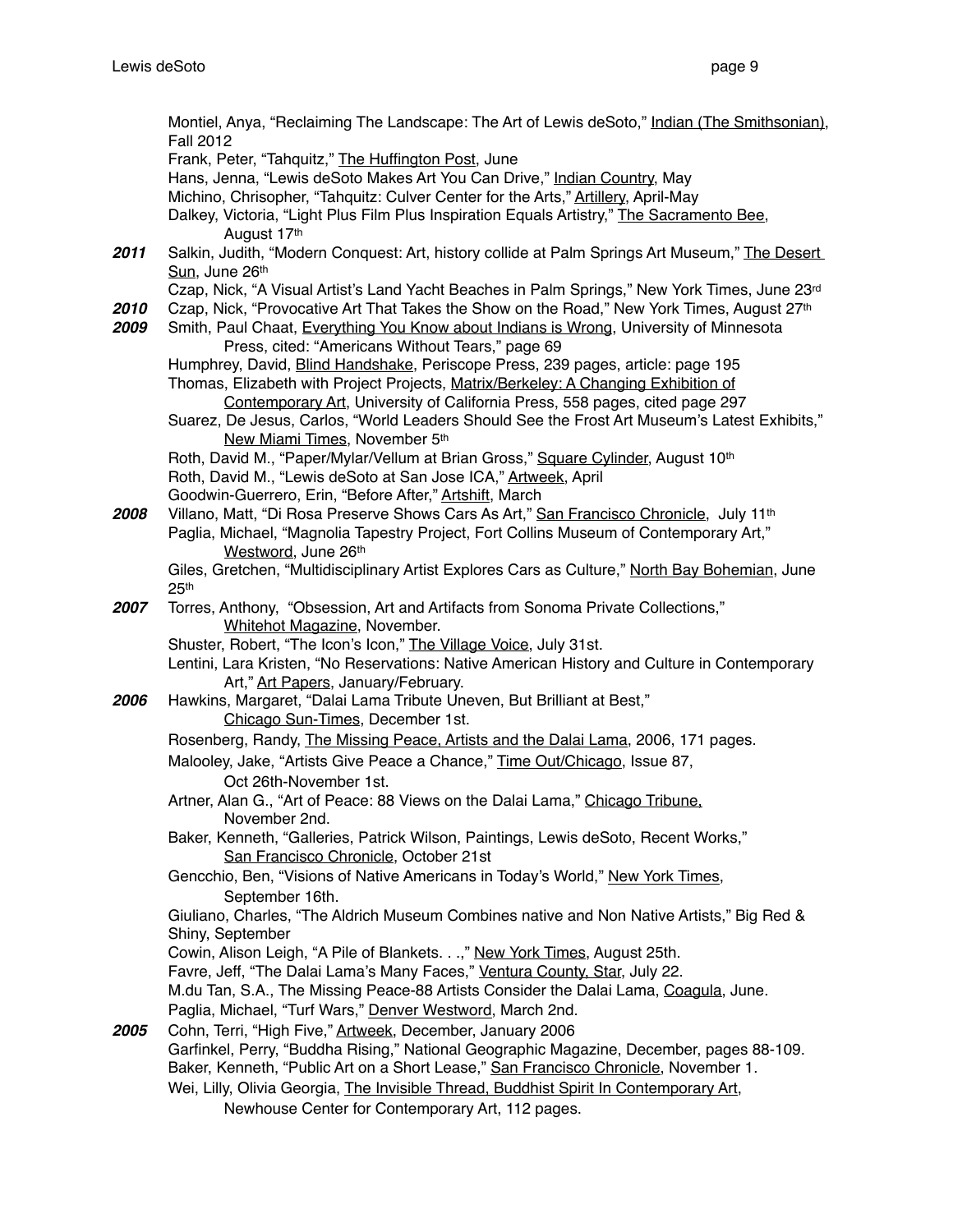|      | Biggs, Iain A., "Towards a Polytheistic Relationship to Landscape: Issues for Contemporary Art,"                                    |
|------|-------------------------------------------------------------------------------------------------------------------------------------|
| 2004 | Landscape Research, Vol. 30, No. 1, January.<br>Yates, Christopher, "Sculpture Needs Its Own Space," The Columbus Dispatch, March.  |
|      | Panicelli, Ida, "The Invisible Thread," Artforum International, February, page 153.                                                 |
|      | Rinder, Larry, "Generosity of Spirit: The 2003/2004 Flintridge Foundation Awards in Visual Arts,"                                   |
|      | Awards for Visual Arts, Flintridge Foundation, 2003/04                                                                              |
| 2003 | Cotter, Holland, "Finding Surprises as They Are Turned Up by the Karma Wheel," New York                                             |
|      | Times, November 7th.                                                                                                                |
|      | Polidori, Ambra, "Words Fly Away, and So Do Texts," La Pala (The Shovel), available at                                              |
|      | www.pintomiraya.com.                                                                                                                |
|      | Macmillian, Kyle, "Inflatable Buddha (with goatee) transcends traditional sculpture," Denver<br>Post, August 15, 2003               |
|      | Hawkins, Margaret, "Exhibit's True Meaning is Only a Breath Away," Chicago Suntimes, April                                          |
|      | 25th.                                                                                                                               |
|      | Arttner, Alan G., "DeSoto's Buddha dazzling and disarming," The Chicago Tribune, April 11th.                                        |
|      | Pace, Linda, Jan Jorboe Russell, Eleanor Heartney, Kathryn Kanjo, Dreaming Red, Creating Art                                        |
|      | Pace, Distributed Art Publishers, 320 pages.                                                                                        |
|      | Fischer, Jack, "Cutting Edge Collage," The Mercury News, March 13th.                                                                |
|      | Holzman, Leslie Aboud, Johnstone, Mark, Epicenter, San Francisco Bay Area Art Now,                                                  |
|      | Chronicle Books, 275 pages.<br>Posner, Helaine, Lewis deSoto: Spirit and Matter, Bucknell University Press, 48 pages.               |
|      | With essays by Stephanie Hanor, Forward by Dan Mills.                                                                               |
| 2002 | Fisher, Barbara, Noisemakers, Blackwood Gallery, Universita of Toronto, 46 pages.                                                   |
|      | Fletcher, Kristin, "Construction and Creation," The Crusader, September                                                             |
|      | Rapko, John, "Lewis deSoto at the Headlands Center for the Arts," Artweek, Feb, pages 22-23.                                        |
| 2001 | Duckett, Richard, "A New Face of Buddha Coming to Worcester," Worcester Telegram &                                                  |
|      | Gazzette August 30.                                                                                                                 |
|      | Dover, Caitlin, "Magic Shows," Print, July/August, pages 97-101                                                                     |
|      | Ann Lloyd Fisher, "Art Under the Arch," Art in America, July, pages 43-46 & 112.                                                    |
|      | Bonetti, David, "Eureka Exhibition Much Improved," San Francisco Chronicle, February 1st,                                           |
|      | page E2.<br>Fischer, Jack, "Artists to Keep an Eye On," San Jose Mercury News, January 10th.                                        |
| 2000 | Castro, Jan Garden, "Lewis deSoto," Sculpture, December, Pages 70, 71.                                                              |
|      | Humphrey, David, "Fax from New York," Art Issues, November, December, pages 40, 41.                                                 |
|      | Johnson, Ken, "Matt Magee and Lewis deSoto," New York Times, September 29th.                                                        |
|      | Daniel, Jeff, "Buddhist Concept is in the Air," St. Louis Post Dispatch, June 4, page F1,                                           |
| 1999 | Pritikin, Renny, "Lewis deSoto," Bay Area Now 2, Yerba Buena Center for the Arts, page 23.                                          |
|      | Johnson, Ken, "Lewis deSoto", The New York Times, Friday, October 29.                                                               |
| 1998 | Riddell, Jennifer, Recital, Catalog, List Visual Art Center, MIT                                                                    |
|      | Sherman, Mary, "Lewis deSoto: Recital," The Boston Herald, October 18, Arts and Life; page 76                                       |
|      | Mattessich, Stefan, "Dromology: Ecstasies of Speed", Art Papers, November-December, page 41                                         |
|      | Geer, Suvan, "Installation's Expanded Field," Artscene, November<br>Cohn, Terri, "Light as Medium", Artweek, October, pages 13, 14. |
|      | Baker, Kenneth, "Racing to Keep Pace With A Restless World," San Francisco Chronicle, July                                          |
|      | 2nd, E1.                                                                                                                            |
|      | Cameron, Dan, "Total Immersion", Lewis deSoto: Ship, SmartArt Press, 40 pages, 18 color                                             |
|      | illustrations.                                                                                                                      |
|      | Willis, Holly, "Lewis deSoto", Artweek, May, page 25.                                                                               |
| 1997 | Zimmer, William, "A Gallery Sampler at the Aldrich", New York Times, December 19th, page                                            |
|      | 20.                                                                                                                                 |
|      | Tromble, Meredith, "Time and the Artist", Artweek, December, pages 12,13.                                                           |
|      | Geer, Suvan, "Installation's Expanded Field," Art Scene, August                                                                     |
|      | Geer, Suvan, "Knowing and Naming: The Search for Tangible Meaning," Artweek, June 1997,<br>pages 18-19.                             |
|      |                                                                                                                                     |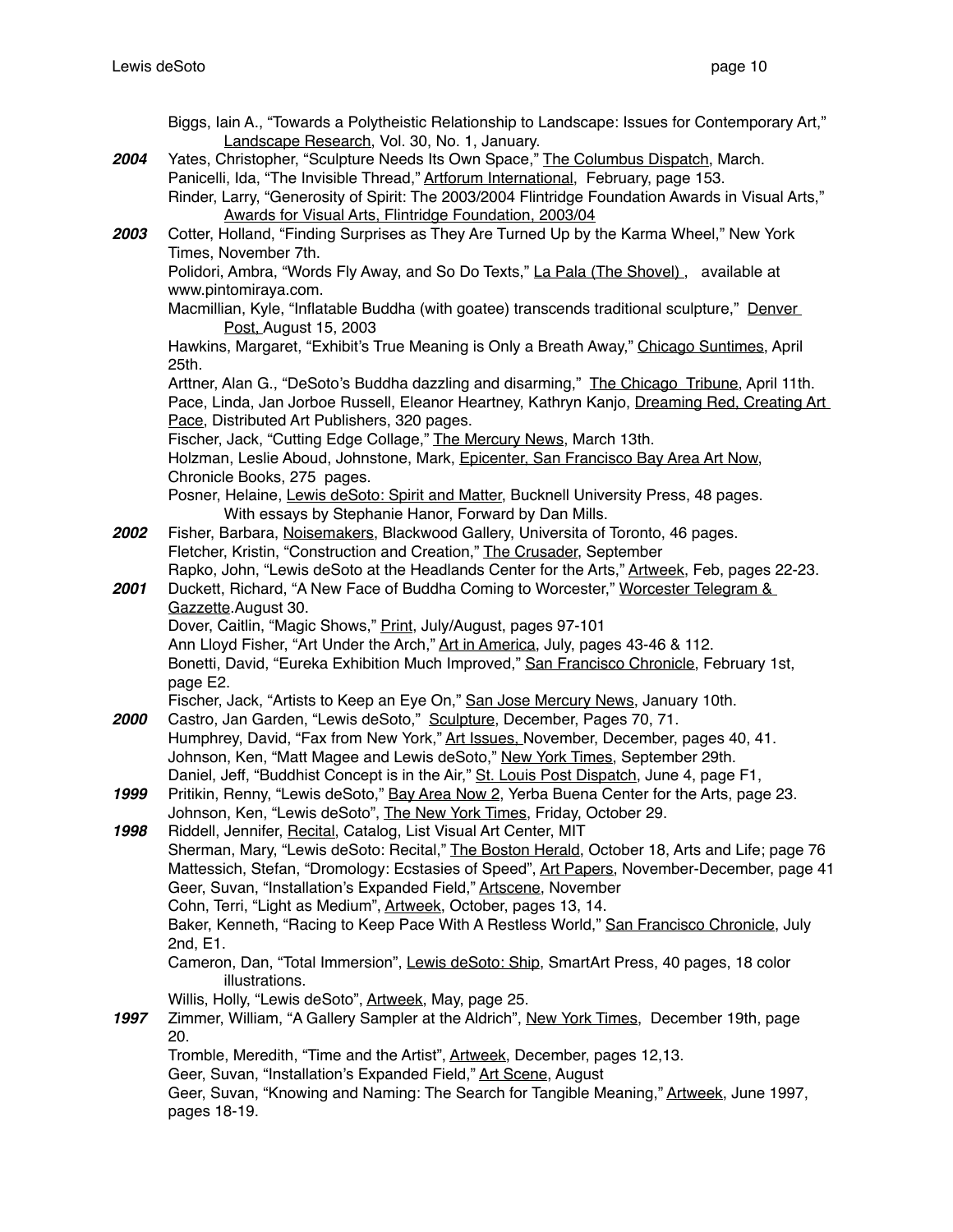Giralt-Miracle, Daniel, "La Magia de Lewis deSoto," ABC Cultural, 3.7.97 Badia, Montse, "Els sons envoltants de Lewis deSoto," DiJous/Cultura Avui, 3.6.97 Serra, Catalina, "Metrònom presenta una instalación de Lewis deSoto inspirada en los derviches," El Pais Cataluña, 3.4.97, page 8.

Bufill, Juan, "Una Danza de Sonidos, Lewis deSoto: Dervish", LaVanguardia, 2.7.97, page 49. Solnit, Rebecca, "Walking and Thinking and Walking\*", Kunstforum, February-May 1997, pages 117-131 (\*Translated into German).

*1996* Fioravante, Celso, "Americanos Trazem Nova Abstraçao", Folha de S.Paulo, 12.10.96, page 4/10.

Chaimovich, Felipe, "O Estilo De Vida Californio Em Exposição" Jornal Da Tarde, 12.10.96, page 8C.

Picazo, Glòria, "Photography: New Territories for Reality", catalog essay in Fragments, Museu D'Art Contemporani, Barcelona, pages 115, 120.

Cross, Dorothy and Lewis deSoto, "Heat and Cold", tate, Issue 10, Winter 1996, 48-52. (See *Publications)*

Freeman, David, "New Works: 96.2 at ArtPace", Voices of Art, July/August, Vol.4, No. 2, page 22,23

Bowyer, Leslie, "Getting Coexistence", PitchWeekly, August 1st, pages 26,27.

Alice Thorson, "Legends of Cahuillan Indians Come to Life in 'Tahquitz'", Kansas City Star, July 5, in "Preview", page 24.

Sodders, Lisa, "Man-made Magic and Myths", The Capital-Journal, June 30th, The Arts, page 1. Martin, Victoria, "Tracing Cultures' at the Museum of Photographic Arts," Artweek, February, Vol. 27, No. 2, page 22.

*1995* Cohn, Terri, "Points of Entry: Tracing Cultures," Afterimage, November/December, page 15. José Luis Brea, "Threshold", Artforum, November, pages 97, 98. Nusbaum, Eliot, "Art's Space", Des Moines Sunday Register, July 16, pages F1 & F5. Cameron, Dan, "On Crossing Boundaries. . ." Threshold/Limares, Fundaçao de Serralves, pages 17-29. Robinson, Joan Seeman, "Landscape As Metaphor", Artforum, Summer 1995, page111

Rapoport, Sonya, "Color in the Shadows", Leonardo, Vol. 28, No. 1, pages 77, 78.

*1994* Hummer, Tracey C., "Landscape As Metaphor", dialogue, November-December 1994, pages 13-15.

Litt, Steven, "Museum, Artists Explore New Vistas", Plain Dealer, November 1994. Hall, Jacqueline, "Landscape On Massive Scale," Columbus Dispatch, October 23rd, page 9H. Dickinson, Carol V., "Landscape As Metaphor," Art News, October, page 194, 196. Wilson, Malin, "Art Explores Religion, Culture," Journal North, September 1, page 6.

Clemmer, David, "Lewis deSoto, Crossing/Cruzandose," THE Magazine, page 57

Deats, Suzanne, "Tension Symbolism Permeate CCA Show," Albuquerque Journal, August 18, page E16.

Barnet-Sanchez, Holly, "Interview with Lewis deSoto", Crossing/Cruzandose, Center for Contemporary Art, Santa Fe, 6 pages.

Mason, Marilynne S., "Landscapes With New Vistas", Christian Science Monitor, May 16, pages 16,17

Friedman, Martin, Visions of America, Landscape as Metaphor in the Late Twentieth Century, essays by John Beardsley, Martin Friedman, Lucinda Furlong, Rebecca Solnit, et. al.,

Denver Art Museum/Columbus Museum of Art, 255 pages.

Meyers, Kingsley, Home Video Redefined: Media, Sculpture and Domesticity, Center of Contemporary Art, Miami, Florida, 24 pages.

Hårleman, Carl-Frederik, Erik van der Heeg, Sven-Olov Wallenstein, "Kameran Som En Metafor För Livet", Material, October

Beck, Ingama, "En Doft Av Paradiset-I Enkel Gestalt", Aftonbladet, August 29th Tarschys, Rebecka, "Berget Som Försvann", Dagens Nyheter, August 27th

Lundström, Jan-Erik, Lewis deSoto, Fotografiska Museet i Moderna Museet, Stockholm, Sweden,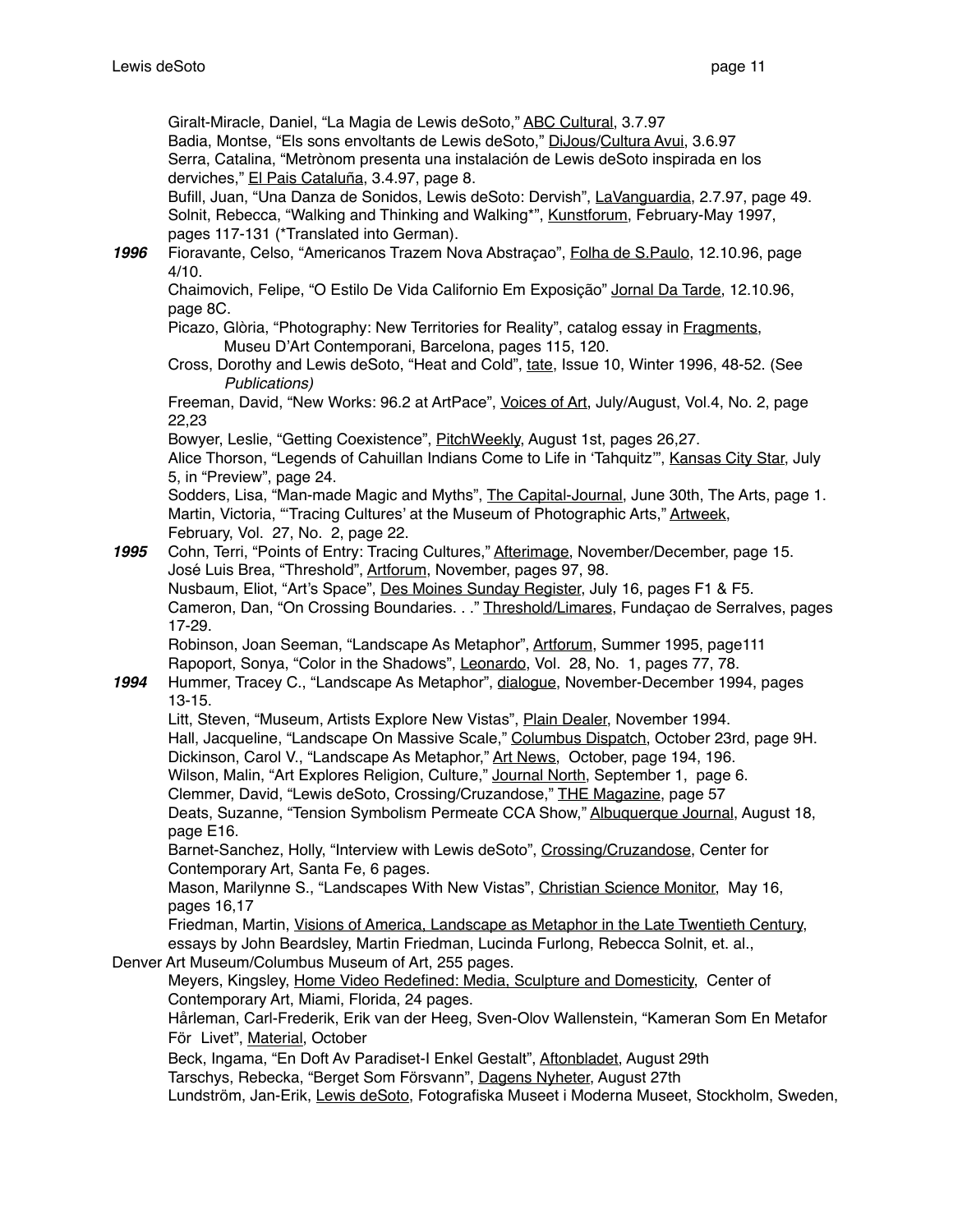12 pages.

Greenstein, M.A., "Lewis deSoto, Rebecca Solnit", New Art Examiner, September, page 34. Nielsen, Richard, "Exhibiting Tolerance", The Phoenix Republic, August 22nd, page E-1, E-3. Knaff, Devorah L., "Quiet Intelligence on Exhibit, Riverside Press Enterprise, April 4th, page G-2 Geer, Suvan, "Said and Unsaid", Artweek, March 18, Vol. 24, No. 6, pages 10,11.

MacNaugton, Mary, editor, The Columbian Quincentenary: A Reappraisal, Articles by Elazar Barkan, Mary MacNaugton, Dominique Blain, Rupert Garcia, Kerr + Malley, Lewis deSoto, 15 pages.

Rinder, Lawrence, "Interview, Lewis deSoto", Shift, #14, pages 58-63.

*1992* Cotter, Holland, "Abstractly to Zealously, a Glossary of Ways to Use Space", New York Times, October 3rd.

Pincus, Robert L., "Artful Apartment a Collision of Cultures", San Diego Union, September 3, Night & Day Section, page 45.

Ollman, Leah, "American Indians: Dream, Reality", Los Angeles Times, August 26, pages F1, F6 & F7.

Lloyd, Ann Wilson, "Restoring The Mystery of Nature", Garden Design, June pages 14-17. Darwent, Charles, "Art Falls Through The Office Floor", Blueprint, March, page 38. Solnit, Rebecca, "Living Places", Artspace, January/April, cover & pages 36-40. Melhuish, Clare, "Perishable Goods", Building Design UK, February 7, page 20. Fisher, Jean, "Fragments of a Fictional Body/Lewis deSoto", Turning The Map, Camerawork Ltd., UK, 90 pages.

*1991* Pagel, David, "Myth Modernized", Los Angeles Times, October 3, pages F-6. Geer, Suvan, "Lewis deSoto", ArtScene, September, Vol. 11, No. 1, pages 23, 24. Rinder, Lawrence, The Language of Paradise, 8 pages, Artists Space, New York. Burkhart, Dorothy, "Out of the Darkness", San Jose Mercury, July 7, Arts & Books, pages 16, 17 , 18.

Cohn, Terri, "Ritual Acts", Artweek, June 20, pages 10, 11.

Mahaffey, Patrick and Rebecca Solnit, Pé Túkmiyat, Pé Túkmiyat (Darkness, Darkness), 28 pages with fold-out picture insert, San Jose Museum of Art.

Rinder, Lawrence, MATRIX 144/Lewis deSoto, 4 pages, University Art Museum, U.C. Berkeley. Lazzari, Margaret, "On View/Los Angeles", New Art Examiner, pages 30, 31.

Knaff, Devorah, "Through the Eyes of Others", Artweek, March 7, pages 13, 14. Pincus, Robert L., "Shots In The Dark", The San Diego Union, February 15, pages, C-1, C-13. Minton, Torri, "Retreats For The Artists Among Us", San Francisco Chronicle, December 19,

pages B-3, B-5.

- *1990* Ianco-Starrels, Josine, Waterworks, Long Beach Museum of Art, 6 pages. Cohn, Terri, "Interior Destinations", Artweek, August 30, pages 15, 16. Ross Jeannette, "Intrinsic Value Of The Ordinary", Artweek, April 5, pages 1 & 24.
- *1989* Earle, Edward W., Biennial I, California Museum of Photography, October, 51 pages. Biren, Jordan, "Before Thought", Reflex, July/August, Vol. 3, No. 4, page 26. Davis, Keith, Night Light, A survey of 20th Century Night Photography, 26 pages, Hallmark Photographic Collection.
- *1988* Cubbs, Joanne, Visual Paradox, 72 pages, John Michael Kohler Arts Center. Slemmons, Rod, Photographic Memory, 16 pages, Seattle Art Museum. Reed, Jim,Natural Selection: The Terrain of Southern California, 38 pages, Riverside Art Museum.
- *1987* Slemmons, Rod, "Clarifying Reality", Reflex, May/June, page 19. Bellon-Fisher, Linda, "Documenting The Metamorphic", PhotoMetro, February, Vol. 5, Issue 46, pages 20, 21. Nagase Galleries (Tokyo and Osaka), "Color Photographs/Lewis deSoto" Selections 1986, pages, 84 & 85,133 pages.

# *S e l e c t e d C o l l e c t i o n s:*

-Atlantic Richfield Corporation, Los Angeles, CA.